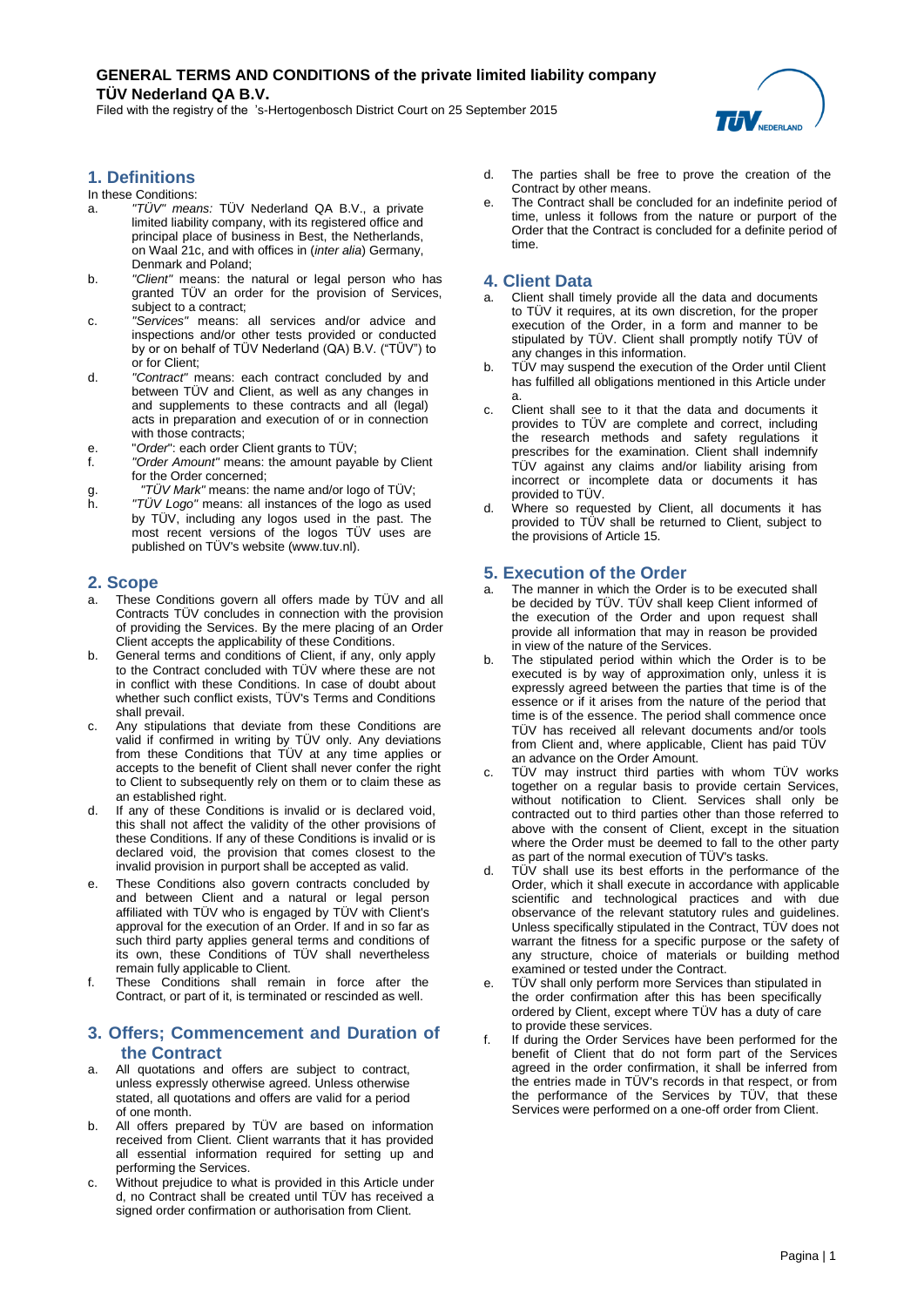# **GENERAL TERMS AND CONDITIONS of the private limited liability company TÜV Nederland QA B.V.**

Filed with the registry of the 's-Hertogenbosch District Court on 25 September 2015

## **6. Secrecy and exclusivity**

- a. Without prejudice to what is provided in this Article under b, TÜV undertakes, except where it is under an obligation to disclose certain data by law and/or guidelines or under an administrative order issued by a competent authority, to observe secrecy towards third parties that are not involved in the execution of the Order. This obligation of secrecy encompasses the existence of the Order as well as all confidential information TÜV receives from Client and the results obtained through processing this information.
- b. TÜV may use the figures that are the result of processing for statistical or comparable purposes, provided the outcome cannot be traced to individual clients.
- c. TÜV shall use its best efforts to impose this obligation of secrecy on the third parties it engages as well.
- d. Without prejudice to what is provided in this Article under b, TÜV may not use the information that is made available to it by Client for any purpose other than the purpose for which it was provided.
- e. Unless TÜV has granted its prior written consent to do so, Client shall not disclose the content of reports, advice, or any other communications of TÜV, either made in writing or not, that are not drawn up or made with the intention to provide the information disclosed therein to third parties. Client shall furthermore ensure that it is not possible for third parties to take note of the content as referred to in the previous sentence.

### **7. Intellectual Property**

- a. TÜV reserves all rights in respect of products of the mind it uses or has used within the context of the execution of a Contract with Client, in so far as rights may exist or be created on these products in a legal sense.
- b. Client is expressly prohibited from reproducing, disclosing, or exploiting the products referred to in this Article under a, either by itself or through the offices of third parties, including computer programs, system designs, methods, submitted reports and/or other products of the mind. This shall not be otherwise if the reports referred to above (or parts thereof) are already in the public domain.
- c. Client is expressly prohibited from making tools of the products referred to in this Article under a available to third parties, except for the purpose of seeking expert advice about the Services provided by TÜV.
- d. TÜV[*sic*] is expressly prohibited from using the TÜV Mark, or any sign that resembles it, except if and in so far as this right it granted to TÜV in accordance with these Conditions or under the Certification Regulations. The Certification Regulations stipulate additional conditions for the use of the TÜV Mark.
- Where an Order is for TÜV to assess one or more products and/or methods, Client shall be entitled, if the assessment is positive, to use the TÜV Mark, but only for as long as the assessment(s) concerned is/are valid and subject to the provisions of this Article and with due observance of any other conditions the parties might agree. If Client makes any alterations to the product(s) or method(s) assessed by TÜV the right to use the TÜV Mark shall automatically lapse, unless TÜV has expressly consented in advance to the continued use by Client of the TÜV Mark. TÜV may attach additional conditions to such consent.
- f. Client may only use the TÜV Mark in direct relationship with the products and/or methods assessed by TÜV on the instructions of Client in respect of which it has issued a positive assessment. Client is not allowed to make any statements or suggestions that create an impression that differs from TÜV's assessment. Client is not allowed to use the TÜV Mark as its own factory mark, trade mark or trade name and it may only be used in combination with Client's (trade) name and logo. The TÜV Mark may not be represented more prominently than Client's (trade) name and logo. Client may only use the TÜV Mark in the form and typographic design as applied by TÜV itself.
- g. TÜV reserves the right to revoke or terminate the right to use the TÜV Mark at any time it sees fit. TÜV shall promptly notify Client in writing if it has resolved to revoke or terminate this right. If the right is revoked or terminated, as set out above, Client shall immediately and completely cease and not resume any use, in any way, of the TÜV Mark.
- h. If any of the provisions of Article 7 b through g is breached, Client shall owe TÜV an immediately payable fine, which shall not be subject to mitigation, of  $\epsilon$  25,000 (in words: twenty-five thousand euro) for each breach, or, at TÜV's discretion, of  $\epsilon$  5,000 for each day or part of a day that the breach continues, without prejudice to TÜV's right to additionally claim compensation of the actually suffered loss.

#### **8. Force Majeure**

- a. If TÜV is unable to perform any of its obligations towards Client under the Contract, or to do so fully or in time, due to a cause beyond the control of TÜV, such as but not limited to interruption of Client's normal business operations, the performance of these obligations shall be suspended until such moment as TÜV is able to perform as agreed as yet, without Client being in any way entitled to claim performance and/or damages. TÜV shall notify Client at the earliest possible opportunity of a (threatened) situation of force majeure.
- b. In the event of a situation of force majeure, both Client and TÜV shall be entitled to terminate the Contract, either wholly or in part, with immediate effect. If the Contract comes prematurely to an end before the Order is completed, the provisions of Article 9b of these Conditions shall apply.
- c. Notice of termination of the Contract must be given to the other party in writing.

#### **9. Fee**

- a. Both prior to commencing the execution of the Services and during the execution thereof TÜV shall be entitled to suspend the execution of the Services until Client has paid TÜV a fair and reasonable advance for the Services to be performed, or has provided security in this regard.
- b. TÜV's fee is not linked to the outcome of the granted Order. The fee shall be calculated on the basis of TÜV's usual rates and is payable in reflection of the Services TÜV has executed for Client's benefit.
- c. TÜV's fee, plus advance payments and the invoices of third parties whose services are engaged, plus the turnover tax due, if any, shall be billed, in principle, either on a monthly basis, or after the execution of the Services is completed.
- d. The fees charged by TÜV shall be indexed in accordance with the consumer price index as published by Netherlands Statistics (CBS). An adjusted fee may be charged even if Client is not notified of the price adjustment. If the CBS ceases the publication of the said price index figure, or revises the basis for its calculation, an index figure shall be applied that most closely corresponds the original price index. In the event of a conflict about the index figure, the diligent party may ask the director of the CBS to rule on the matter, which ruling shall be binding on the parties.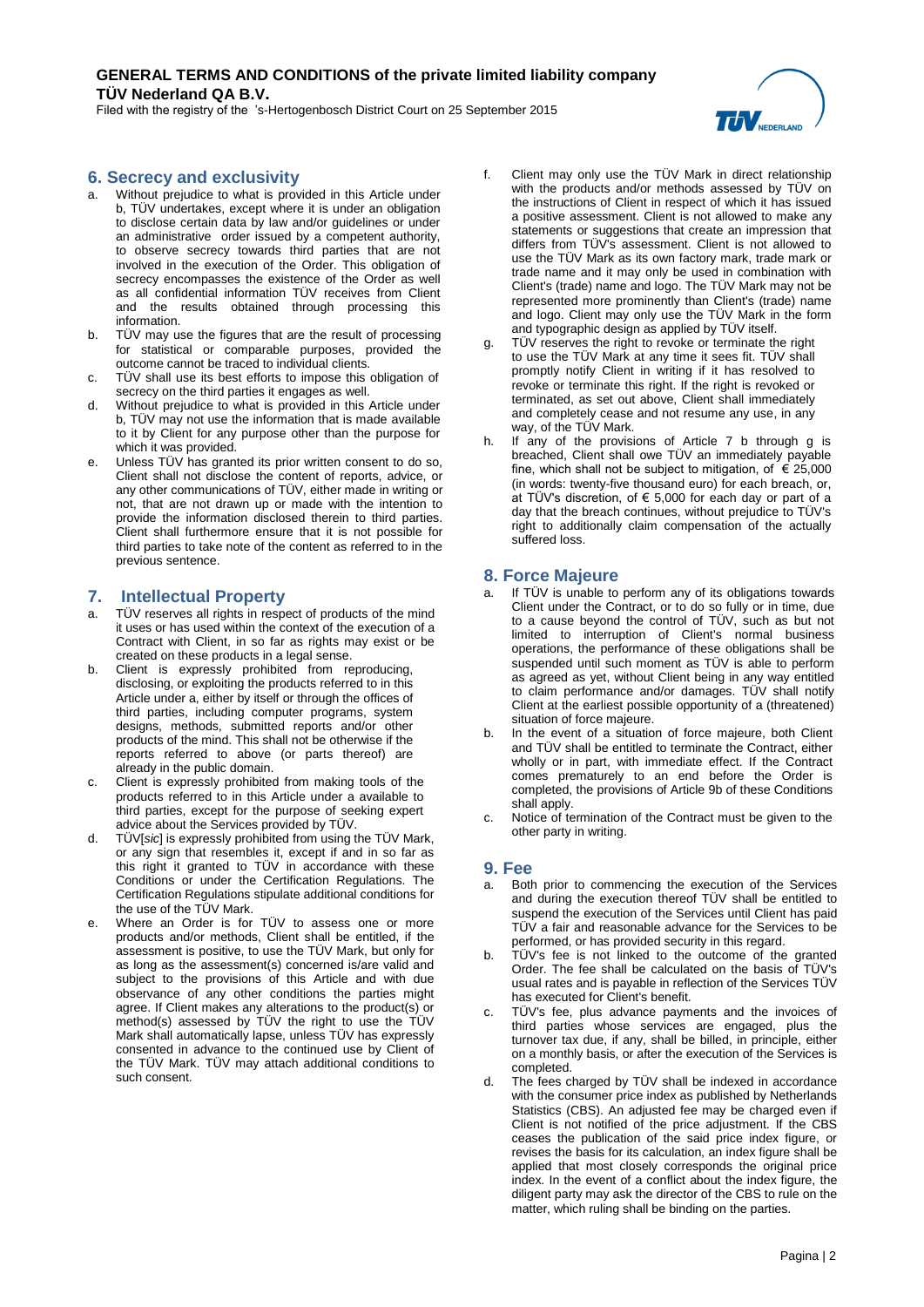Filed with the registry of the 's-Hertogenbosch District Court on 25 September 2015



e. If after the conclusion of the Contract there an increase in any of the cost price factors occurs, TÜV may pass this increase on to Client. Any changes in the rates shall at all times be on market terms and shall be notified to Client in writing.

## **10. Payment**

- All payments of the invoiced amounts are due within thirty (30) days after the date of the invoice by payment to a bank account to be designated by TUV and, where payment is made for Services, without any right to deductions, discounts, set-off, or suspension. The value date as stated on the bank or giro statement shall be leading and shall be regarded as date of payment.
- b. Any payment effected by Client shall first serve as payment of all interests and collection costs due and secondly as payment of the longest outstanding payable invoices, even if Client states that payment pertains to a later invoice.
- c. Failure to pay the amounts due within the stated payment periods shall mean that Client is in default by operation of law, in which event TÜV may charge Client, without further notice of default or demand, compensation for loss of interest income as from the due date equal to the statutory interest plus a minimum of 2% per month, whereby interest in respect of part of a month will be payable for the entire month, until the date on which payment is made in full, all this without prejudice to any other rights TÜV may have.
- Any costs TÜV incurs in connection with and as a result of the legal and extrajudicial collection of its claims shall be for Client's account. The extrajudicial costs are set at 15% of the amount due with a minimum of  $\epsilon$  250 (in words: two hundred and fifty euro).
- e. If in legal proceedings the court rules entirely or in part against TÜV, all costs TÜV has incurred in connection with the legal proceedings shall be for Client's account.
- In the event that an Order is given by two or more Clients acting jointly, these Clients shall be jointly and severally liable, in so far as the Services are executed for the benefit of the joint Clients, for the payment of the invoiced amounts.

### **11. Complaints**

- a. TÜV must be notified of any complaint in respect of the executed Services in writing within 14 (fourteen) days after the defect in the performance is discovered, provided that Client demonstrates that it was reasonably unable to detect the defect sooner, failing which Client may no longer invoke the defect in the performance. After it has received the complaint, TÜV shall be granted a reasonable period in which to execute or remedy the Services as yet.
- b. All complaints regarding invoices sent by TÜV to Client must be submitted in writing within 7 (seven) days after the date of the invoice.
- c. Complaints as referred to in this Article under a or b, do not entitle Client to suspend payment.
- d. If a complaint is submitted too late, all rights of Client in connection with the complaint shall lapse.

# **12. Liability and indemnification of TÜV**

- a. Irrespective of the legal basis of a claim, TUV's liability shall be limited to:
	- I. to the amount that TUV's insurer has paid out in light of the relevant claim; but in no case an amount that supersedes
	- II. an amount of  $\epsilon$  3,000,000 (in words: three million euro) per claim, taking into account that series of identical claims and claims that originate from the same cause will be considered as a single claim.
- b. Irrespective of the legal basis of a claim, TUV shall in no event be liable for:
	- indirect loss, including interruption of the normal business operations of Client's, that is in any way related to or caused by an error in the execution of the Services by TÜV;
	- loss or damage incurred by Client or third parties due to Client having provided false or incomplete data or information to TÜV, or that is otherwise attributable to an act or an omission on the part of Client;
	- loss or damage incurred by Client or third parties as the result of the acts or omissions of auxiliary persons hired by TÜV (excepting TÜV employees);
	- business, indirect, or consequential loss incurred by Client or by third parties;
	- damage to or destruction of goods (e.g. samples) made available or provided for processing by Client, if the nature of the Order increases the risk of damage or destruction of these goods.
- c. Where the Contract is for TÜV to inspect, test, or advise about elements of a larger operational whole, TÜV does not accept any liability in respect of the fitness for a specific purpose and/or for the proper functioning of that element within the larger whole.
- d. Claims for damages must be submitted to TÜV within one month after Client has discovered or could reasonably have discovered the damage, failing which the right to damages, if any, lapses.
- e. TÜV shall at all times be entitled, if and to the extent possible, to undo the damage Client has suffered. Client shall at all time give TÜV the opportunity to remedy any defect in the performance.
- f. TÜV shall in no event be liable for damage or destruction of documents or other goods caused by fire, theft, or breakage, etc., or during transport or transmission by post, irrespective of whether the transport or transmission was carried out by or on behalf of Client, TÜV, or third parties.
- g. If, further to shortcomings found and reported by TÜV, a further examination is required to be conducted by third parties, TÜV shall not be responsible and/or liable for the results and financial consequences thereof.
- h. TUV shall be entitled, without prior consultation with the Client, to call in or involve third parties in the execution of the Order and TUV is at all times entitled to invoke against the Client any limitation of liability which said third parties may rely on against TUV.
- i. TUV stipulates all statutory and contractual rights, which will aid TUV to limit its liability, also on behalf of all parties – including subordinates and third parties – involved in the execution of the Order and for which parties the Client is statutory liable.
- j. TUV is not liable for damage or loss that is caused as a result of the intent or gross negligence on the part of its subordinates or thirds parties that are involved in the execution of the Order, save for damages or loss that is caused as a result of intent or gross negligence of TUV and/or its management.
- k. The Client indemnifies TUV against liability towards third parties that is a direct or indirect result of the execution of the Order.

## **13. Liability and obligations on the part of Client**

Client shall be liable for any damage to goods belonging to or personal injury of staff of TÜV or third parties, where this damage or personal injury is caused when the personnel or goods were present at the premises, or in a ship, aircraft or system belonging to Client or a third party in connection with the Order. Client shall indemnify TÜV against any claims in this respect.